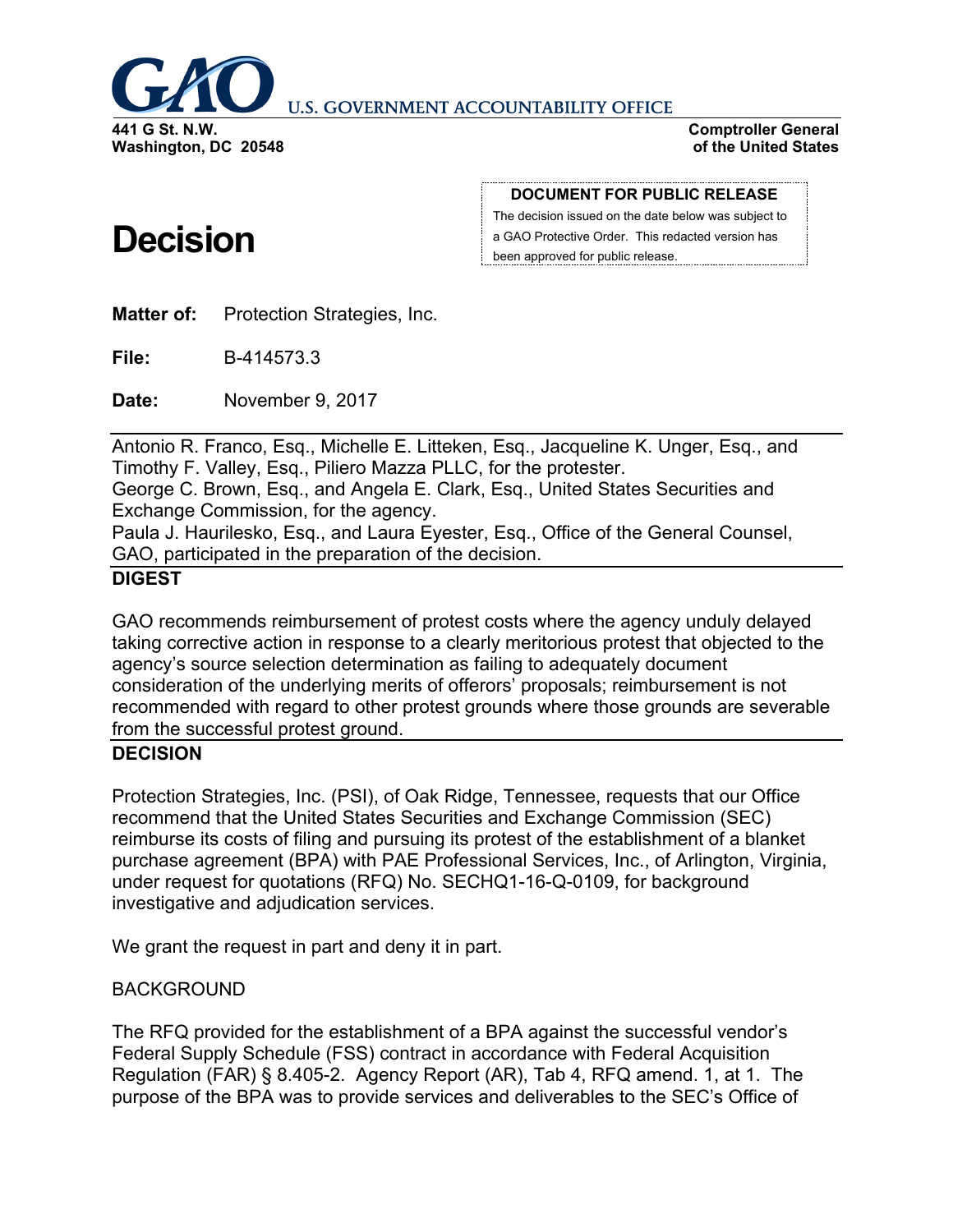Security Services in the administration, operations, control, processing, and adjudication of background investigations. Id. The RFQ contemplated a period of performance comprised of a base year and four option years. Id.

The RFQ stated that the BPA would be established with the vendor offering the best value to the government, considering price and three non-price factors (in descending order of importance): technical approach and understanding, management approach and capabilities, and past performance. Id. at 2, 13. The non-price factors, when combined, were to be considered significantly more important than price. Id. at 13.

With respect to past performance, the RFQ stated that, "[t]he Quoter shall identify three (3) current/previous contracts/task orders with the Federal Government that demonstrate recent and relevant past performance. . . . Relevant is defined as work similar in complexity and magnitude to the work identified in the SOW [statement of work]." Id. at 3. The RFQ also stated that the government would consider information obtained from references provided by the vendor, as well as other recent, relevant past performance and/or information obtained from other sources known to the government, such as the Past Performance Information Retrieval System. Id. at 4.

With respect to price, the RFQ required vendors to complete two tables. In Table 1 vendors were required to map five labor categories to the labor categories listed in their FSS contracts and list the FSS labor rates and any discounts. Id., Table 1, Labor Categories and Rate Table. Table 2 listed the labor categories and the number of personnel and estimated hours required for each labor category (estimated level of effort).<sup>[1](#page-1-0)</sup> Id., Table 2, Total Price. For each labor category, total onsite pricing was to be calculated. Id. The RFQ stated that the vendor's pricing would be evaluated against the government's estimated level of effort and advised vendors that unrealistically low prices may be rejected. RFQ amend. 1, at 14.

The SEC received six quotations, including those of PSI and PAE. AR, Tab 16, Best-Value Award Memorandum, at 3. After evaluating quotations and engaging in

<span id="page-1-0"></span> $1$  Table 2 identified three personnel security assistants, two personnel security specialist I positions, one personnel security specialist II position, one investigative analyst I position, and one program manager. RFQ amend. 1, Table 2, Total Price.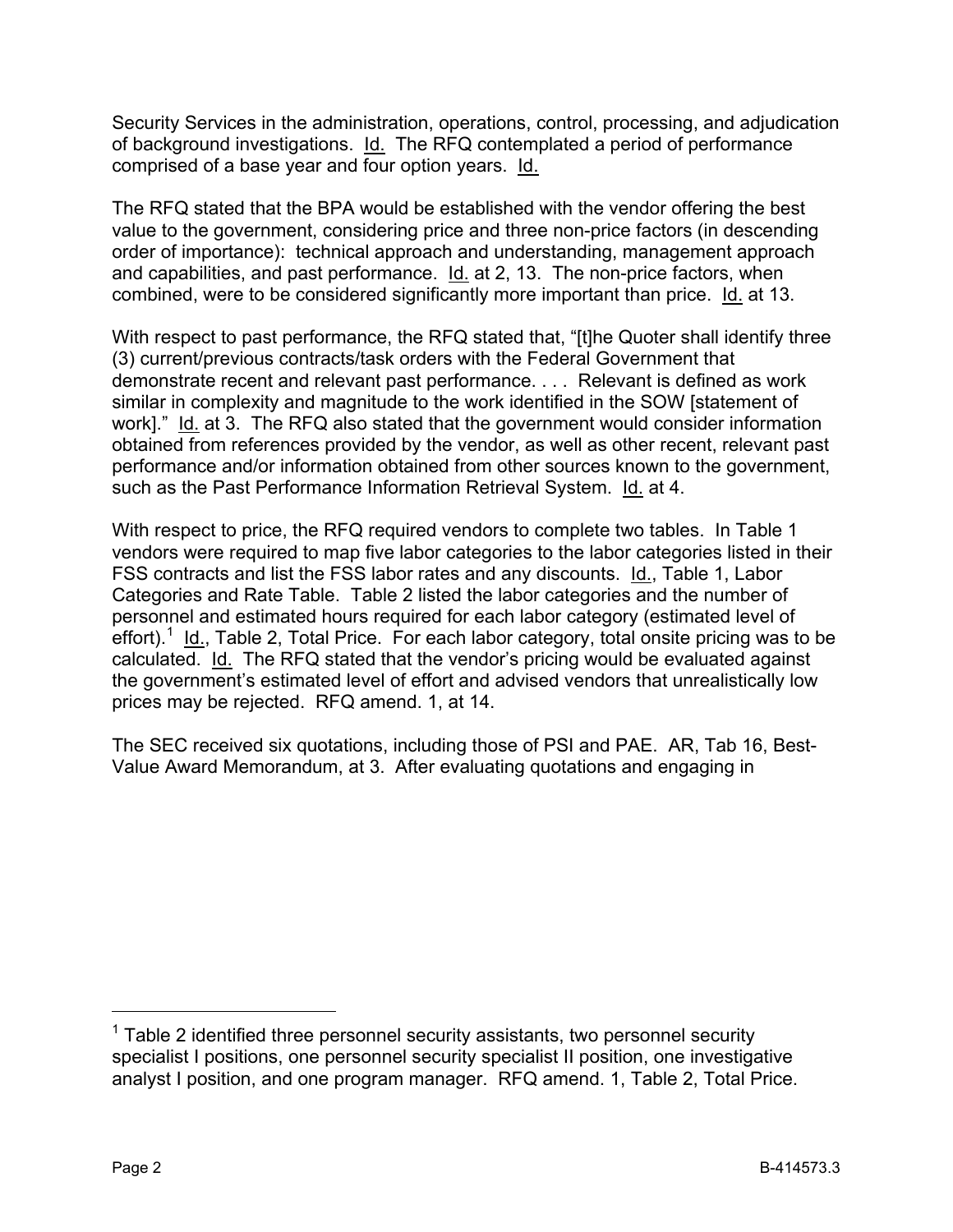discussions, the technical evaluation team assigned the following adjectival ratings to the two vendors: $2$ 

|                                             | <b>PSI</b>     | <b>PAE</b>  |
|---------------------------------------------|----------------|-------------|
| <b>Technical Approach and Understanding</b> | Acceptable     | Outstanding |
| <b>Management Approach and Capabilities</b> | Acceptable     | Outstanding |
| <b>Past Performance</b>                     | <b>Neutral</b> | Outstanding |
| <b>Overall Rating</b>                       | Acceptable     | Outstanding |
| <b>Price</b>                                | \$3,647,663    | \$3,944,505 |

### Id. at 5, 6.

PSI's quotation was assigned five strengths and no weaknesses under the technical approach and understanding factor and three strengths, one significant strength, and no weaknesses under the management approach and capabilities factor. AR, Tab 13, Final Technical Evaluation Report, at 7. The technical evaluation team assigned PSI a neutral rating under the past performance factor because only one of the three past performance contracts it submitted appeared to involve similar services to those required under the RFQ's statement of work. Id. PAE's quotation was assigned four significant strengths under the technical approach and understanding factor and two strengths and five significant strengths under the management approach and capabilities factor. Id. at 5-6. The technical evaluation team assigned PAE an outstanding rating under the past performance factor because all three of its past performance submissions involved similar services to those required under the RFQ. Id. at 6.

In making the award decision, the contracting officer, who was also the selection official, recognized that PSI's price was \$297,000 less than PAE's, but concluded that PAE offered the best value because PAE's technical quotation far surpassed PSI's. AR, Tab 16, Best-Value Award Memorandum, at 8. The award memorandum included a detailed discussion of the many outstanding features of PAE's quotation. Id. With respect to the merits of PSI's quotation, the award memorandum stated only that PSI's technical rating was two categories below PAE's. Id. On this basis, the contracting officer selected PAE for establishment of the BPA. Id. at 10.

Upon receiving notice of the agency's decision, PSI protested to our Office. In its initial protest, PSI argued that its quotation should have received an outstanding rating under the technical approach and understanding factor and that the agency's tradeoff decision was flawed because it failed to justify paying a price premium. Protest at 6, 7. After receiving the agency report, PSI filed a supplemental protest with its comments, in

<span id="page-2-0"></span> $2$  The RFQ did not define the adjectival ratings.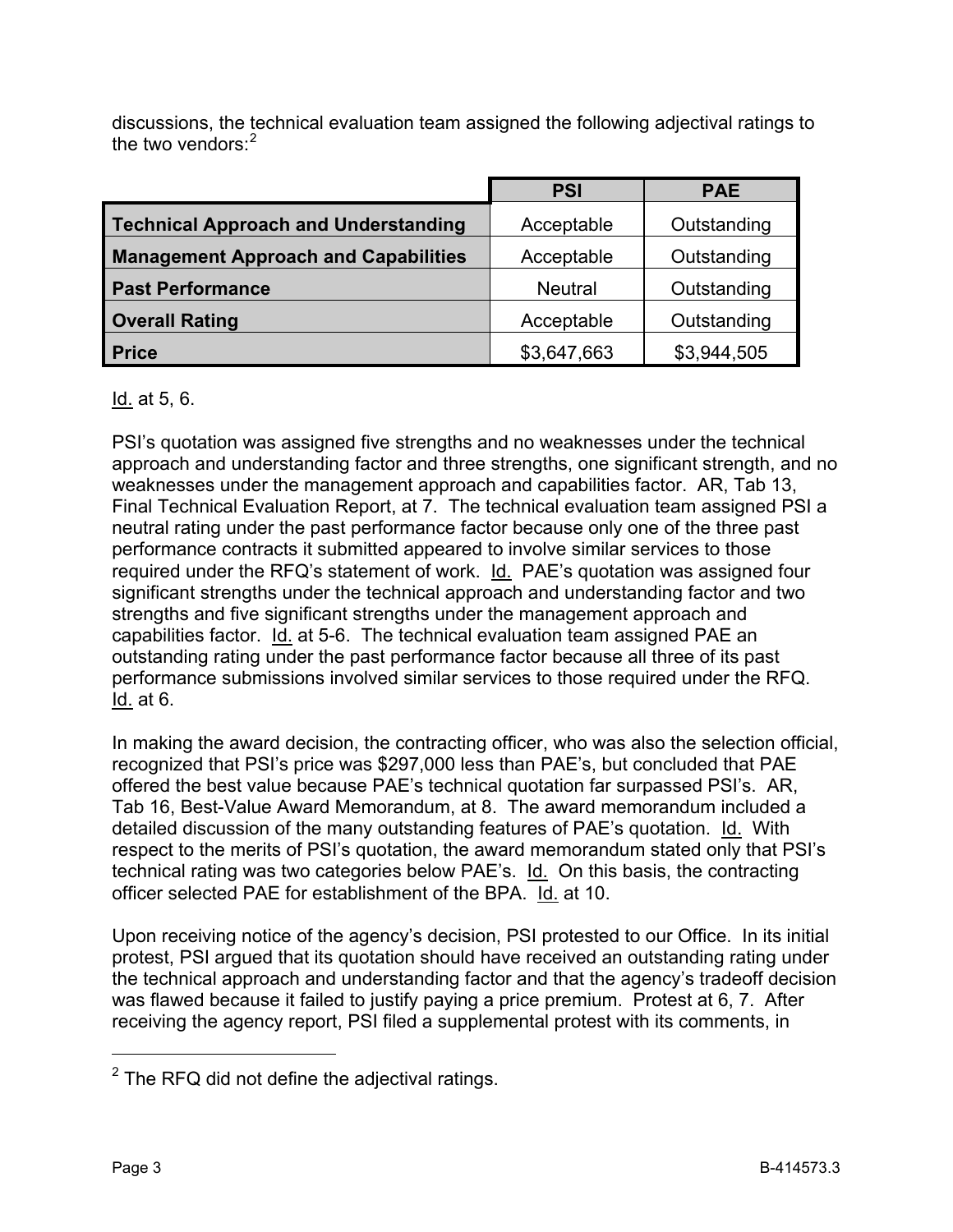which it argued that the best-value determination unreasonably focused on differences in adjectival ratings. Protester's Comments & Supp. Protest at 16. In addition, PSI challenged the assignment of a neutral rating for its past performance and the evaluation of PAE's and its quotations under the management approach and capabilities factor. Id. at 6-7, 10-16. PSI also challenged the SEC's price evaluation, arguing that the agency failed to conduct and document a price realism analysis and that the agency failed to evaluate PAE's proposed pricing against the agency's estimated level of effort, as required by the RFQ. Id. at 3-5. In this regard, PSI argued that PAE proposed fewer personnel and level of effort than required under the solicitation. Id. at 4.

After the SEC filed its supplemental report and PSI filed its supplemental comments, the GAO attorney assigned to the protest convened a conference call with the parties. During the conference call, the GAO attorney asked the SEC to provide additional information concerning the adjectival ratings assigned to the vendors' quotations and to explain how the language in the solicitation permitted vendors to change the level of effort in the pricing table. The GAO attorney also provided her view of the litigation risk of each party.<sup>[3](#page-3-0)</sup> Subsequent to the conference call, the SEC advised our Office that it was terminating PAE's BPA and canceling the RFQ. SEC Letter, July 7, 2017. As a result, we dismissed PSI's protest as academic. Protection Strategies, Inc., B-414573, B-414573.2, July 11, 2017 (unpublished decision).

## **DISCUSSION**

PSI requests that we recommend that the SEC reimburse it for the costs of filing and pursuing its protest, arguing that the agency unduly delayed taking corrective action in response to PSI's clearly meritorious protest. The agency asserts that it did not unduly delay taking corrective action and that none of the protest grounds were clearly meritorious.

When a procuring agency takes corrective action in response to a protest, our Office may recommend reimbursement of protest costs where, based on the circumstances of the case, we determine that the agency unduly delayed taking corrective action in the face of a clearly meritorious protest, thereby causing the protester to expend

<span id="page-3-0"></span> $3$  Litigation risk alternative dispute resolution may be appropriate in situations where the record has been sufficiently developed to allow the GAO attorney to assess the validity of each side's arguments and provide feedback. See Bid Protest Regulations, 4 C.F.R. § 21.10(e). While an assessment of litigation risk does not involve a prediction of the overall outcome, the GAO attorney will discuss the likely analysis of the case and will provide his or her assessment of the strengths and weaknesses of each side's position. With a better understanding of the GAO attorney's views of each side's arguments, the parties may be in a better position to reach a negotiated settlement, or to take other action (withdrawal of the protest or corrective action) that will resolve the protest without continuing to a final decision.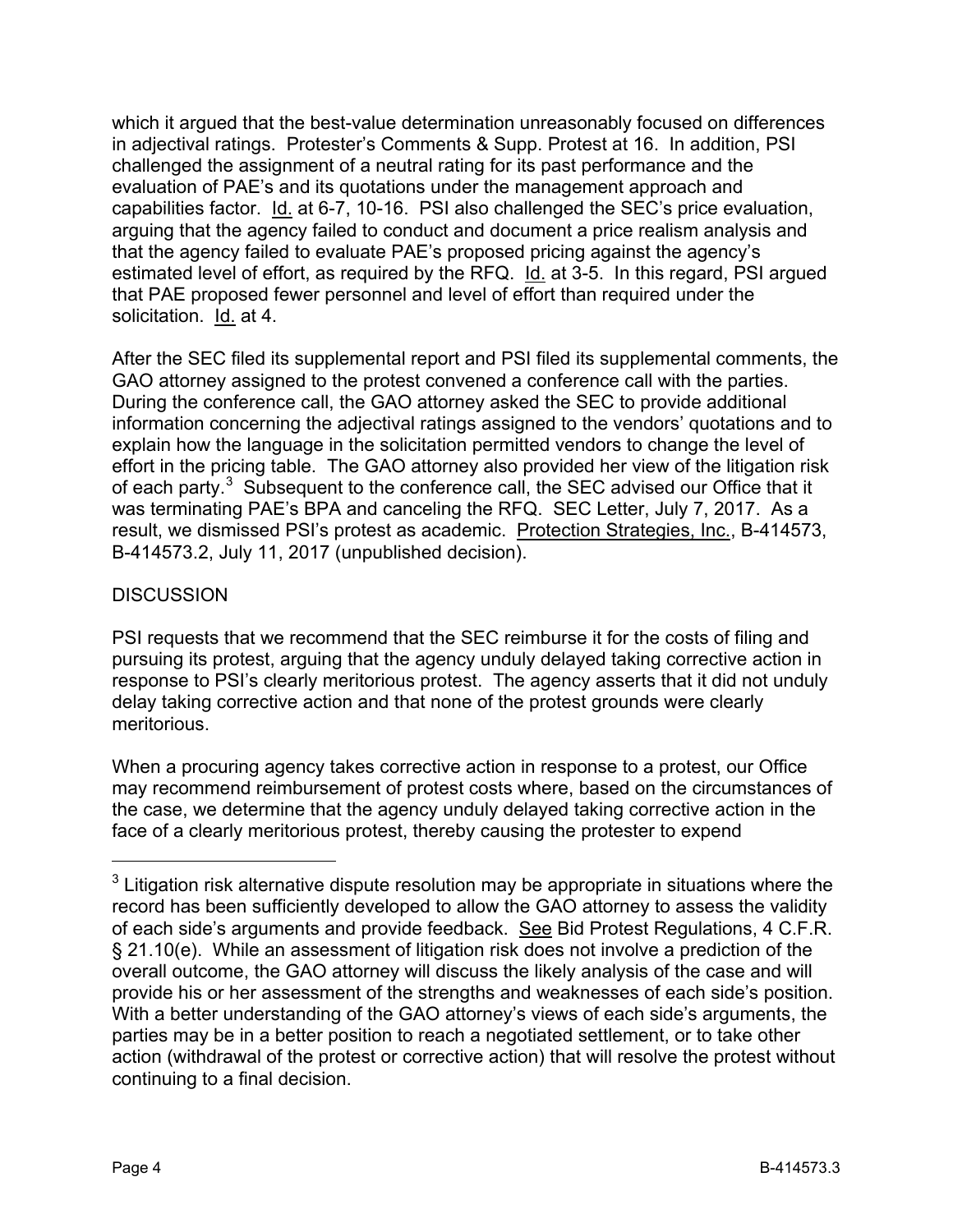unnecessary time and resources to make further use of the protest process in order to obtain relief. Bid Protest Regulations, 4 C.F.R. § 21.8(e); AAR Aircraft Servs.--Costs, B-291670.6, May 12, 2003, 2003 CPD ¶ 100 at 6. Thus, as a prerequisite to our recommending the reimbursement of costs where a protest has been resolved by corrective action, not only must the protest have been meritorious, but it also must have been clearly meritorious, *i.e.*, not a close question. Overlook Sys. Techs., Inc.--Costs, B-298099.3, Oct. 5, 2006, 2006 CPD ¶ 184 at 6. A protest is "clearly meritorious" where a reasonable agency inquiry into the protester's allegations would reveal facts showing the absence of a defensible legal position. Office Depot, Inc.--Costs, B-408850.2, Feb. 25, 2014, 2014 CPD ¶ 85 at 5.

Here, we conclude, based on the record before us, that one protest ground was clearly meritorious, and grant PSI's request for reimbursement for the costs of filing and pursuing the one protest ground. For the reasons that follow, we recommend that the agency reimburse PSI its reasonable costs for filing and pursuing its allegation that the SEC's selection decision failed to consider the underlying technical differences between offerors. However, we do not recommend the reimbursement of PSI's costs for filing and pursuing the other allegations.

Clearly Meritorious Protest Ground

PSI contends that its challenge to the SEC's tradeoff decision was clearly meritorious. Request for Reimbursement at 8-9. In its supplemental protest, PSI argued that the SEC's selection decision improperly focused on the offerors' adjectival ratings rather than on the advantages and disadvantages of the offerors' competing quotations. Protester's Comments & Supp. Protest at 16. The SEC states that PSI's challenge to the award decision was not clearly meritorious because the selection official concurred with the technical evaluation report, which provided detailed comments regarding the quality of the quotations. SEC Objections to Reimbursement at 11.

Where, as here, a procurement conducted pursuant to FAR subpart 8.4 provides for award on a "best-value" tradeoff basis, it is the function of the source selection official to perform a price/technical tradeoff, that is, to determine whether one quotation's technical superiority is worth its higher price. NikSoft Sys. Corp., B-406179, Feb. 29, 2012, 2012 CPD ¶ 104 at 7; InnovaTech, Inc., B-402415, Apr. 8, 2010, 2010 CPD ¶ 94 at 6. Moreover, under the minimum documentation requirements of FAR subpart 8.4, documentation of the source selection rationale may be limited, but it must be sufficient to show a reasonable basis for any tradeoffs. FAR § 8.405-3(a)(7)(viii); SRA Int'l, Inc.; NTT DATA Servs. Fed. Gov't, Inc., B-413220.4 et al., May 19, 2017, 2017 CPD ¶ 173 at 13.

Here, the record shows that although the best-value award memorandum discusses some of the more outstanding features in PAE's quotation, see, e.g., AR, Tab 16, Best-Value Award Memorandum, at 8-9, the award memorandum is devoid of any consideration of the strengths and significant strengths in PSI's quotation, as would be appropriate given PSI's lower price. With respect to PSI's quotation, the award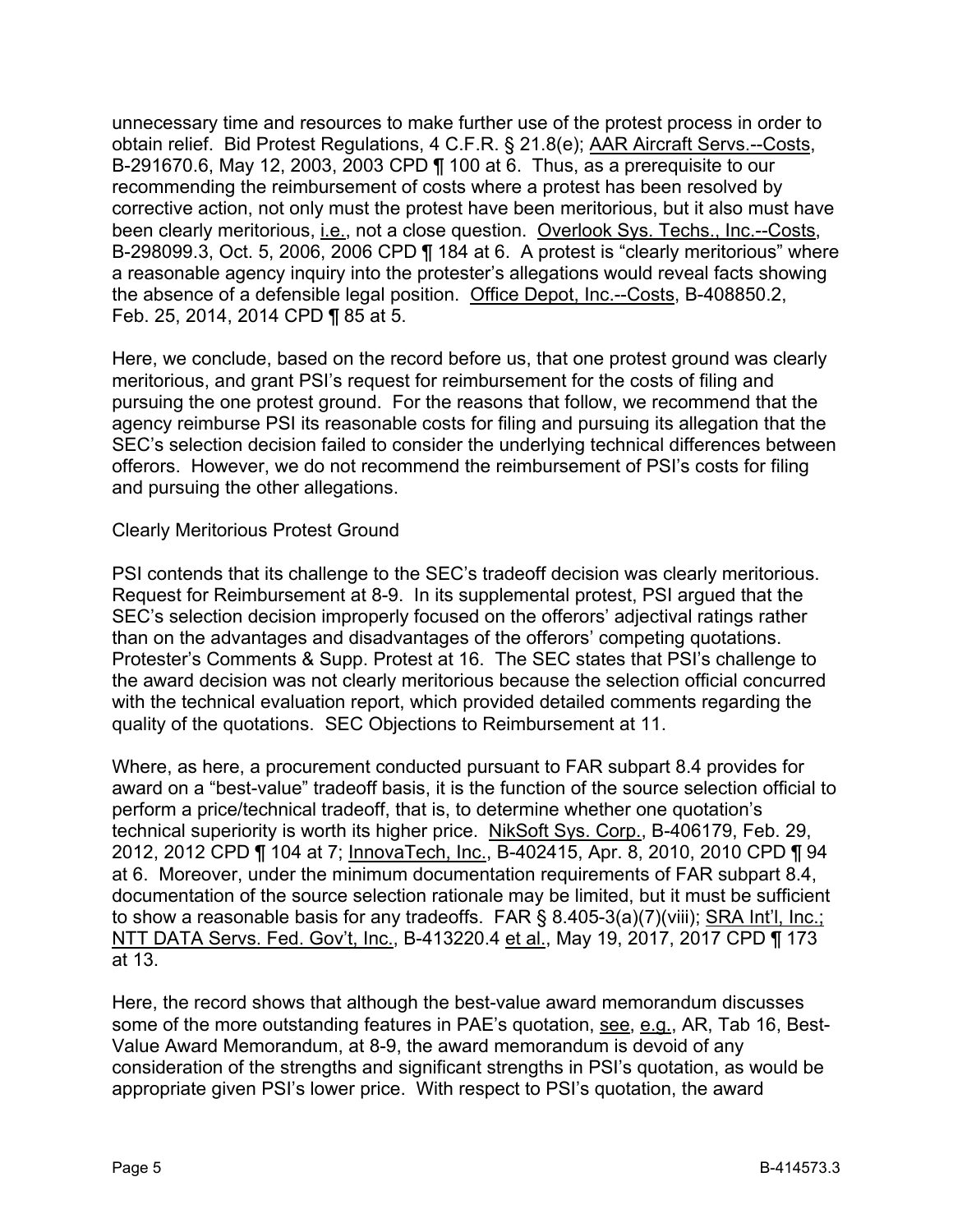memorandum simply states, "Protection Strategies' quote provided lower pricing and received an overall rating of 'Acceptable'. However, Protection Strategies' technical rating was two categories below PAE Professional Services' rating (Outstanding)." Id. at 8. Agencies are required to look behind the adjectival ratings to consider a qualitative assessment of the underlying technical differences among competing offers. In this regard, evaluation ratings, whether numerical, color, or adjectival, are merely guides for intelligent decision making, and an agency's source selection decision must rest upon a qualitative assessment of the underlying technical differences among competing offers. Tiber Creek Consulting, Inc., B-411550.4, B-411550.5, Jan. 6, 2016, 2016 CPD ¶ 15 at 6. The best-value memorandum does not demonstrate that the source selection official performed a price/technical tradeoff and looked behind the adjectival ratings to assess the underlying technical differences of PAE's and PSI's quotations.

The SEC argues that PSI's protest was not clearly meritorious because the selection official relied on the technical evaluation report, which provided sufficient documentation of a tradeoff. SEC Objections to Reimbursement at 11. Although a comparative assessment might be made in the underlying documents upon which the selection decision relies, or in the selection decision itself, it must be documented and reviewable. M7 Aerospace LLC, B-411986, B-411986.2, Dec. 1, 2015, 2016 CPD ¶ 100 at 5. Here, the final technical evaluation report contained a listing of strengths and significant strengths in the offerors' quotations, but did not contain a comparative assessment upon which the selection official could rely. The record contains no evidence of a comparative assessment. Accordingly, we conclude that this protest ground was clearly meritorious.

#### Other Protest Grounds

PSI also asserts that its remaining protest grounds--challenges to the adjectival ratings assigned to PSI's proposal under the technical and management approach factors, the SEC's price realism analysis with respect to PAE's proposal, and the evaluation of PSI's past performance--also were clearly meritorious. Request for Reimbursement at 3-4. Based on the record before us, we conclude that these protest allegations were not clearly meritorious. To illustrate, we discuss only a few of PSI's allegations.

In its supplemental protest, PSI argued that the SEC improperly assigned it a neutral past performance rating because the SEC found only one of its past performance references to be relevant. Protester's Comments & Supp. Protest at 12-13. In this regard, PSI asserted that the SEC's action violated FAR § 15.305, which provides that a neutral past performance rating should be assigned only in the case of an offeror without a record of relevant past performance or for whom information on past performance is not available. Id. at 13.

In reviewing a protester's challenge to an agency's evaluation of vendors' past performance, our Office does not independently evaluate quotations; rather, we review the agency's evaluation to ensure that it is reasonable and consistent with the terms of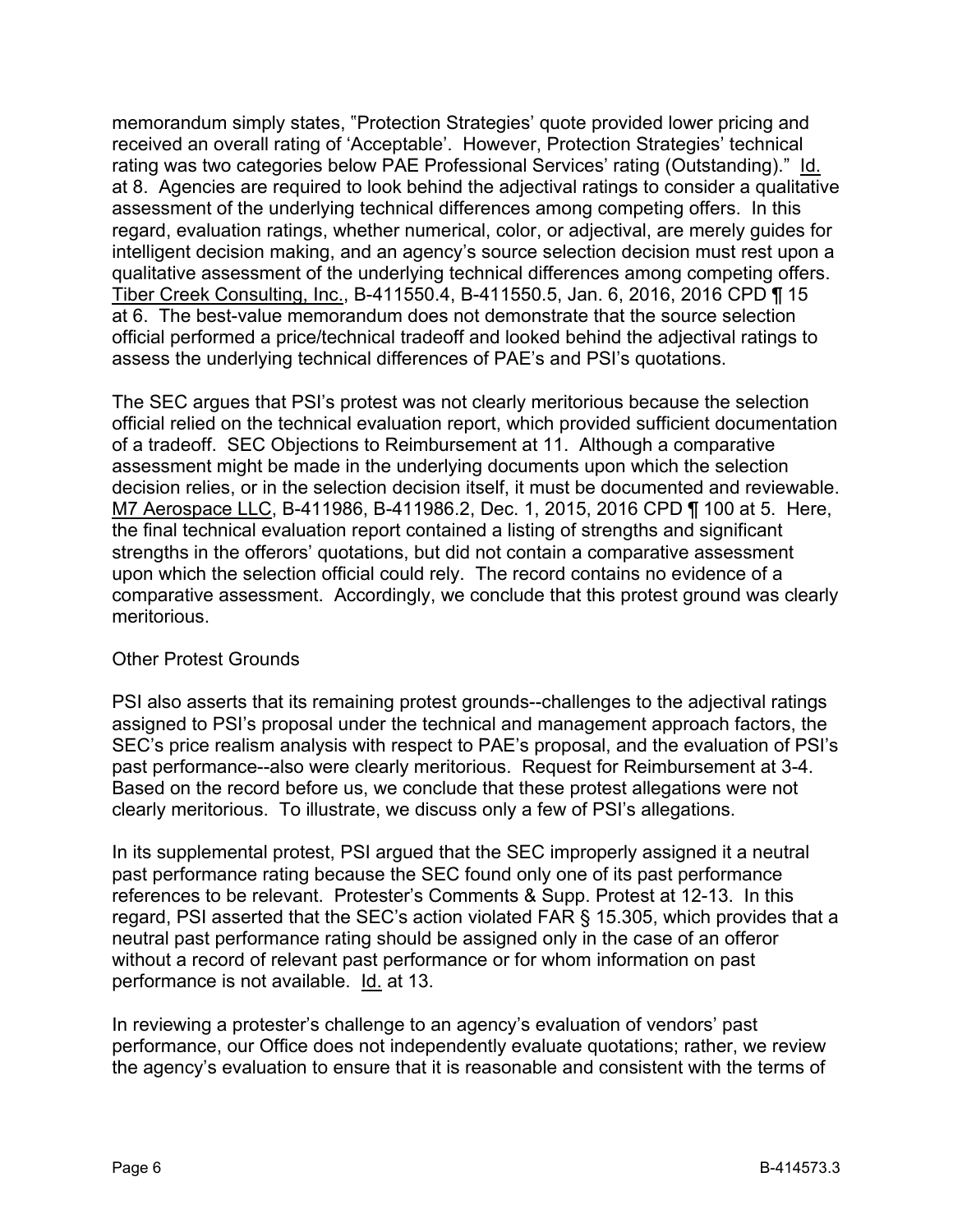the solicitation and applicable statutes and regulations. CSR, Inc., B-413973, B-413973.2, Jan. 13, 2017, 2017 CPD ¶ 64 at 5.

Here, the solicitation stated that, "[t]he Quoter shall identify three (3) current/previous contracts/task orders with the Federal Government that demonstrate recent and relevant past performance. . . ," but also stated that the government would consider other recent, relevant past performance and/or information obtained from other sources. RFQ amend. 1, at 3, 4 (emphasis added). Although PSI submitted three contracts to demonstrate past performance, the SEC found only one to be relevant. We have concluded in other decisions that where the solicitation requires offerors to submit a specific number of relevant past performance references and an offeror fails to do so, the agency may reasonably assign a neutral/unknown confidence rating. See, e.g., HydroGeoLogic, Inc., B-406635 et al., July 25, 2012, 2012 CPD ¶ 224 at 5; Thomas Brand Siding Co., Inc., B-286914.3, Mar. 12, 2001, 2001 CPD ¶ 53 at 4. In light of these decisions and the solicitation language, we cannot conclude that PSI's protest was clearly meritorious.

With respect to PSI's challenge to the evaluation of its proposal under the technical approach and understanding and management approach and capabilities factors, as well as PSI's allegation that the SEC failed to conduct a price realism analysis of PAE's proposal, we conclude that these protest grounds also are not clearly meritorious. As discussed above, in the conference call with the parties, the GAO attorney requested additional information from the SEC in order to further develop the record with respect to these issues. In our view, because the agency took corrective action before providing this information, the record is not complete, and provides no basis to find that these protest arguments are clearly meritorious. See Apptis Inc.--Costs, B-402146.3, Mar. 31, 2010, 2010 CPD ¶ 123 at 6; Alaska Structures, Inc.--Costs, B-298575.4, Jan. 22, 2007, 2007 CPD ¶ 15 at 6.

#### Undue Delay

As set forth above, our Office may recommend reimbursement of protest costs if we determine that the agency unduly delayed taking corrective action in the face of a clearly meritorious protest. This principle is intended to prevent inordinate delay in investigating the merits of a protest and taking corrective action once an error is evident, so that a protester will not incur unnecessary effort and expense in pursuing its remedies before our Office. East Coast Nuclear Pharmacy--Costs, B-412053.5, Aug. 31, 2016, 2016 CPD ¶ 249 at 5. We generally consider corrective action to be prompt if it is taken before the due date for the agency report responding to the protest but not prompt where it is taken after that date. Alsalam Aircraft Co.--Costs, B-401298.3, Nov. 5, 2009, 2009 CPD ¶ 208 at 3.

With regard to PSI's clearly meritorious protest ground, we find that the agency unduly delayed taking corrective action in response to this allegation. PSI first raised this allegation in its protest. The SEC elected to take corrective action in response to the GAO attorney's conference call requesting additional information and advising the